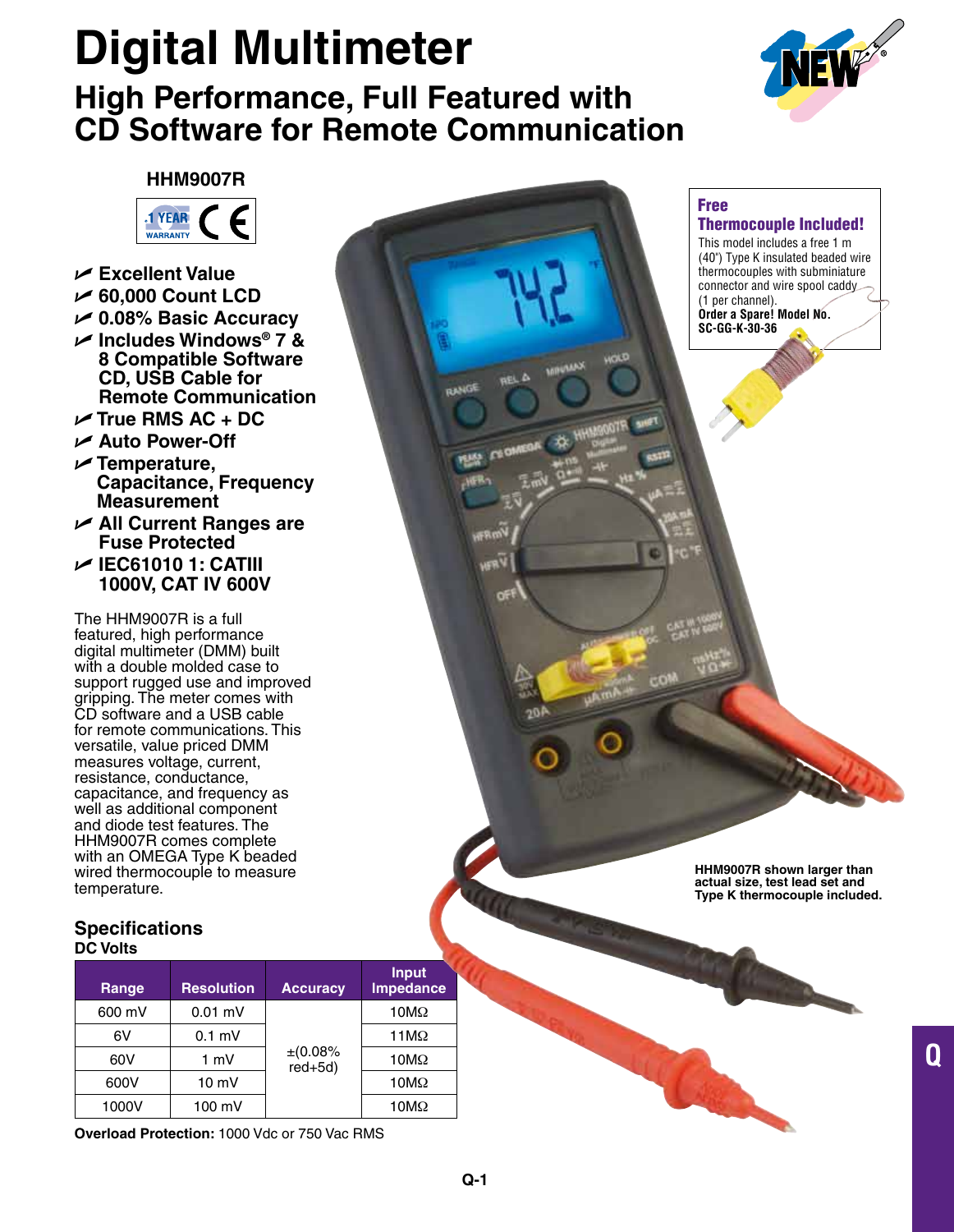

## **AC Volts (True RMS)**

| Range  | <b>Resolution</b> | <b>Accuracy</b><br>(45 to 2 kHz)/HFR2 | <b>Input</b><br><b>Impedance</b> |
|--------|-------------------|---------------------------------------|----------------------------------|
| 600 mV | $0.01$ mV         | $\pm$ (1.0% red+20d) 45 to 500 Hz     | $10M\Omega$                      |
| 6V     | $0.1$ mV          | $\pm$ (1.5% red+20d) 500 to 1 kHz     | $11M\Omega$                      |
| 60V    | $1 \text{ mV}$    | $\pm$ (1.0% red+20d) 45 to 500 Hz     |                                  |
|        |                   | $\pm$ (1.5% red+20d) 500 to 1 kHz     | $10M\Omega$                      |
| 600V   | $10 \text{ mV}$   | $\pm$ (2.0% red+20d) 1k to 2 kHz      |                                  |
| 750V   | 100 mV            | $\pm$ (2.0% red+20d) 45 to 1 kHz      | 10MΩ                             |

| Range | <b>Resolution</b> | <b>Accuracy</b><br>(45 to 60 Hz)/HFR1 | <b>Input</b><br>Impedance |
|-------|-------------------|---------------------------------------|---------------------------|
| 600V  | $0.01$ mV         |                                       | $10M\Omega$               |
| 6V    | $0.1$ mV          | $\pm$ (2.0% red+20d) 40 to 60 Hz      | 11 $M\Omega$              |
| 60V   | 1 mV              |                                       | $10M\Omega$               |
| 600V  | $10 \text{ mV}$   |                                       | 10M $\Omega$              |
| 750V  | 100 mV            |                                       | 10 $M\Omega$              |

## **AC + DC Volts (True RMS)**

| Range       | <b>Resolution</b>       | Accuracy (45 to 2 kHz)                                                                                     | Input,<br>Impedance |
|-------------|-------------------------|------------------------------------------------------------------------------------------------------------|---------------------|
| 600 mV      | $0.01$ mV               | $\pm$ (1.5% red+30d) 45 to 500 Hz                                                                          | $10M\Omega$         |
| 6V          | $0.1$ mV                | $\pm$ (2.0% red+30d) 500 to 1 kHz                                                                          | 11 $M\Omega$        |
| 60V<br>600V | 1 mV<br>$10 \text{ mV}$ | $\pm$ (1.5% red+30d) 45 to 500 Hz<br>$\pm$ (2.0% red+30d) 500 to 1 kHz<br>$\pm$ (2.5% red+30d) 1k to 2k Hz | 10 $M\Omega$        |
| 750V        | 100 mV                  | $\pm$ (2.5% red+30d) 45 to 1 kHz                                                                           | 10 $M\Omega$        |

**Crest Factor:** ≤3 at full scale and ≤6 at half scale **AC Coupled True RMS:** Specified from 2 to 100% of range **High Frequency Reject:**

**HFR1:** >1 kHz

**HFR2:** >100 kHz

**Peak Hold Accuracy:**  $\pm$ (3.0% rdg + 500 dgts) 45 to 500 Hz on AC 60V to 750V ranges

**Overload Protection:** 1000 Vdc or 750 Vac RMS

#### **Resistance**

| Range        | <b>Resolution</b> | <b>Accuracy</b>      | <b>Input</b><br><b>Impedance</b> |
|--------------|-------------------|----------------------|----------------------------------|
| $600\Omega$  | $0.01\Omega$      | $\pm (0.3\%)$        | $-3.0$ Vdc                       |
| 6k $\Omega$  | $0.1\Omega$       |                      |                                  |
| 60k $\Omega$ | 1Ω                | $\pm$ (0.3% red+10d) |                                  |
| $600k\Omega$ | $10\Omega$        |                      | $-1.2$ Vdc                       |
| $6M\Omega$   | $100\Omega$       | $\pm$ (1.0% red+10d) |                                  |
| $60M\Omega$  | 1 $k\Omega$       | $\pm$ (3.0% red+20d) |                                  |

**Overload Protection:** 600 Vdc or 600 Vac RMS

## **Current DC Current:**

| Range        | <b>Resolution</b> | <b>Accuracy</b>                 |
|--------------|-------------------|---------------------------------|
| 600 µA       | $0.01 \mu A$      |                                 |
| $6000 \mu A$ | $0.1 \mu A$       | $\pm (0.5\% \text{ red} + 10d)$ |
| 60 mA        | 1 μΑ              |                                 |
| 400 mA       | $10 \mu A$        | $\pm$ (1.0% red+10d)            |
| 20 A         | 1 mA              | $\pm$ (2.0% red+10d)            |

### **AC Current (True RMS):**

| Range       | <b>Resolution</b> | <b>Accuracy (45 to 1 kHz)</b> |
|-------------|-------------------|-------------------------------|
| $600 \mu A$ | $0.01 \mu A$      |                               |
| 6000<br>μA  | $0.1 \mu A$       |                               |
|             | $1 \mu A$         | $\pm$ (1.5% red+20d)          |
| 60 mA       | 10 $\mu$ A        |                               |
| 400 mA      |                   |                               |
| 20 A        | 1 mA              | $\pm$ (2.5% red+20d)          |

## **AC + DC Current (True RMS):**

| Range  | <b>Resolution</b> | Accuracy (45 to 1 kHz) |  |
|--------|-------------------|------------------------|--|
| 600 µA | $0.01 \mu A$      |                        |  |
| 6000   | $0.1 \mu A$       |                        |  |
| μA     | 1 μΑ              | $\pm$ (2.0% red+30d)   |  |
| 60 mA  | $10 \mu A$        |                        |  |
| 400 mA |                   |                        |  |
| 20 A   | 1 mA              | $\pm$ (3.0% red+30d)   |  |

**Voltage Burden:** 500 mV on 600 μA, 60 mA ranges, 2V on 6000 μA, 400 mA, 20 A ranges

**Input Protection:** 0.5 A/1000V fast blow ceramic fuse (6.3 x 32 mm) on μA/mA input; 20 A/600V fast blow ceramic fuse (10 x 38 mm) on 20A input **20A Input:** 20A for 30 seconds maximum cooling period followed by 10 minutes

**Crest Factor:** ≤3 at full scale and ≤6 at half scale **AC Coupled True RMS:** Specified from 2 to 100% of range

Peak Hold Accuracy:  $\pm$ (3.5% rdg+500 dgts) 45 to 500 Hz on AC current range

#### **Continuity Test**

**Range:** 600Ω **Audible Threshold:** Less than 40Ω **Response Time:** Approximately 100 ms **Open Circuit Volts:** -3.0 Vdc **Overload Protection:** 600 Vdc or 600 Vac RMS **Diode Test Range:** 2V **Resolution:** 1 mV **Accuracy:** ±(2.0% red+10d) **Test Current:** 0.5 mA **Open Circuit Volts:** 3.0 Vdc typical **Audible Indication:** Less than 0.05V **Overload Protection:** 600 Vdc or 600 Vac RMS